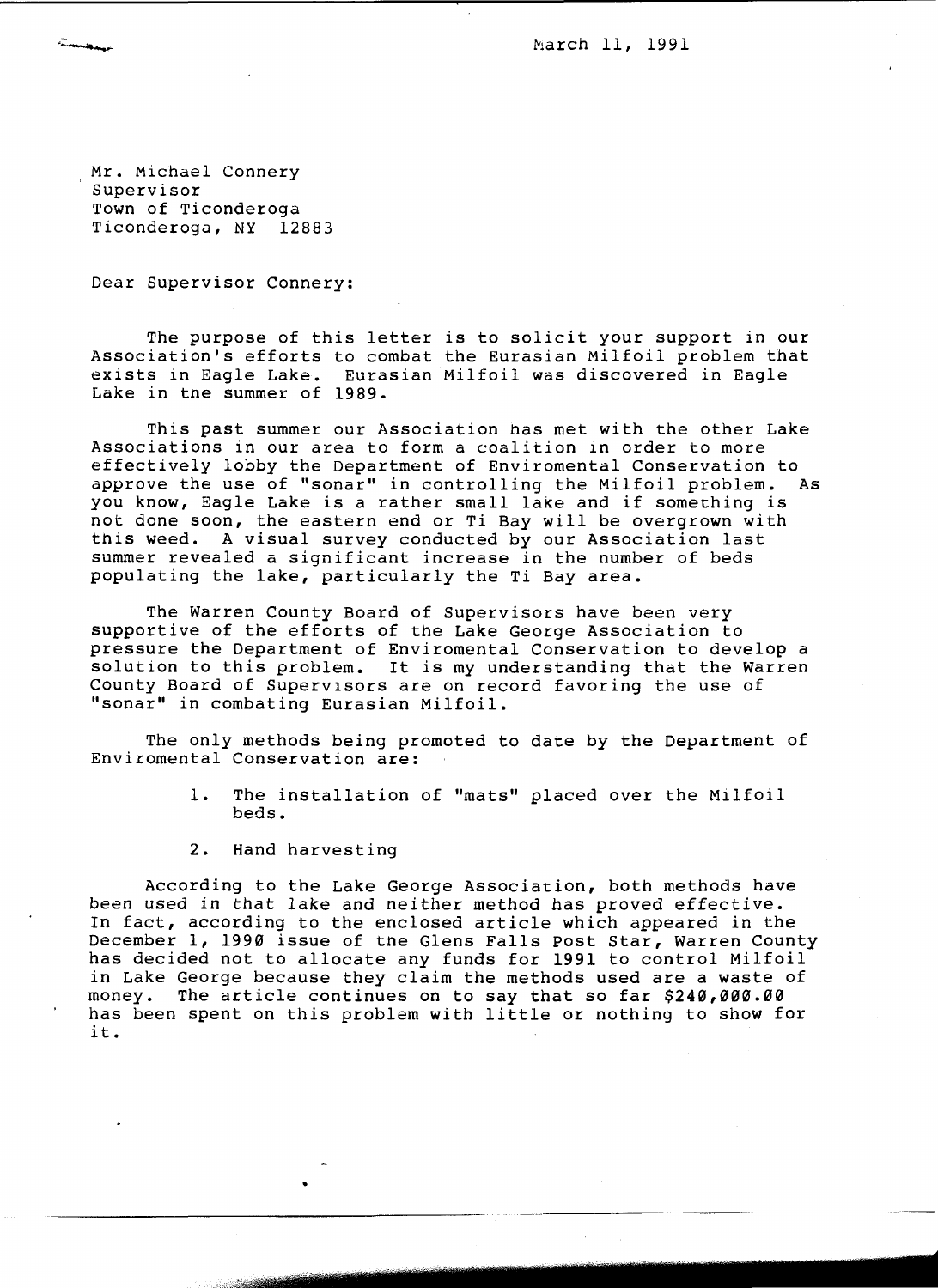Supervisor Connery March 11, 1991

------------------------~----------

The Eagle Lake Property Owners Association respectfully request that you, as our Town representative at the County level, introduce a resolution to the Essex County Board of Supervisors supporting the use of "sonar" to combat Milfoil in our area lakes.

Since Milfoil has been discovered in Schroon Lake, perhaps Supervisor Kelly would co-sponsor such a resolution with you. should add that the Schroon Lake Association is in favor of the use of "sonar".

. In conversations that I have had with both the Lake George and Schroon Lake Association officials, it is our belief that the Department of Enviromental Conservation will not consider the use of "sonar" unless forced to do so. Essex County needs to be heard from concerning this matter and a resolution in support of "sonar" forwarded to the Department of Enviromental Conservation and State Officials would be a positive step in that direction.

. In advance and on behalf of the Eagle Lake Property Owners In advance and on behalf of the Eagle Lake Property Owne<br>Association, I thank you for your time and attention to this matter.  $\texttt{matter} \leftarrow \textcolor{red}{\textbf{u}_i} \left( \textcolor{red}{\textbf{v}_i} \right) \left( \textcolor{red}{\textbf{v}_i} \right) \left( \textcolor{red}{\textbf{v}_i} \right) \left( \textcolor{red}{\textbf{v}_i} \right) \left( \textcolor{red}{\textbf{v}_i} \right) \left( \textcolor{red}{\textbf{v}_i} \right) \left( \textcolor{red}{\textbf{v}_i} \right) \left( \textcolor{red}{\textbf{v}_i} \right) \left( \textcolor{red}{\textbf{v}_i} \right) \left( \textcolor{red}{\textbf{v}_i}$ 

Respectfully yours,

-I'

المستنبع فبقض

 $\cdot$  ; ;  $\cdot$  ,  $\cdot$   $\cdot$   $\cdot$ 

 $\mathbf{r}_\mathrm{c}$  .

ほかにっ

 $\mathcal{C}^{\mathcal{A}}$ 

 $\mathcal{L}^{\text{int}}_{\text{max}}$ 

~, .

, .  $\mathcal{L}$  .

:William R Allen  $\blacksquare$  **President**  $\blacksquare$ Eagle Lake Property Owners Association *r- .* 

"f ' ..

**THE THE TANK AND THE TABLE TO THE TANK OF THE TANK OF THE TANK OF THE TANK OF THE TANK OF THE TANK OF THE TANK** cc: Mr. Alvin Jacob  $\frac{1}{2}$ . Wice President  $\frac{1}{2}$ fL.. t~:lf,·.:.: it-·. *.1",*   $\mathcal{L} \rightarrow \mathcal{L}$  . Schroon Lake Association , --: ... 2019年1月

•

Enc:  $\overline{(\mathbf{1})}^{\mathbf{\cdot}}$ 

: '

I.